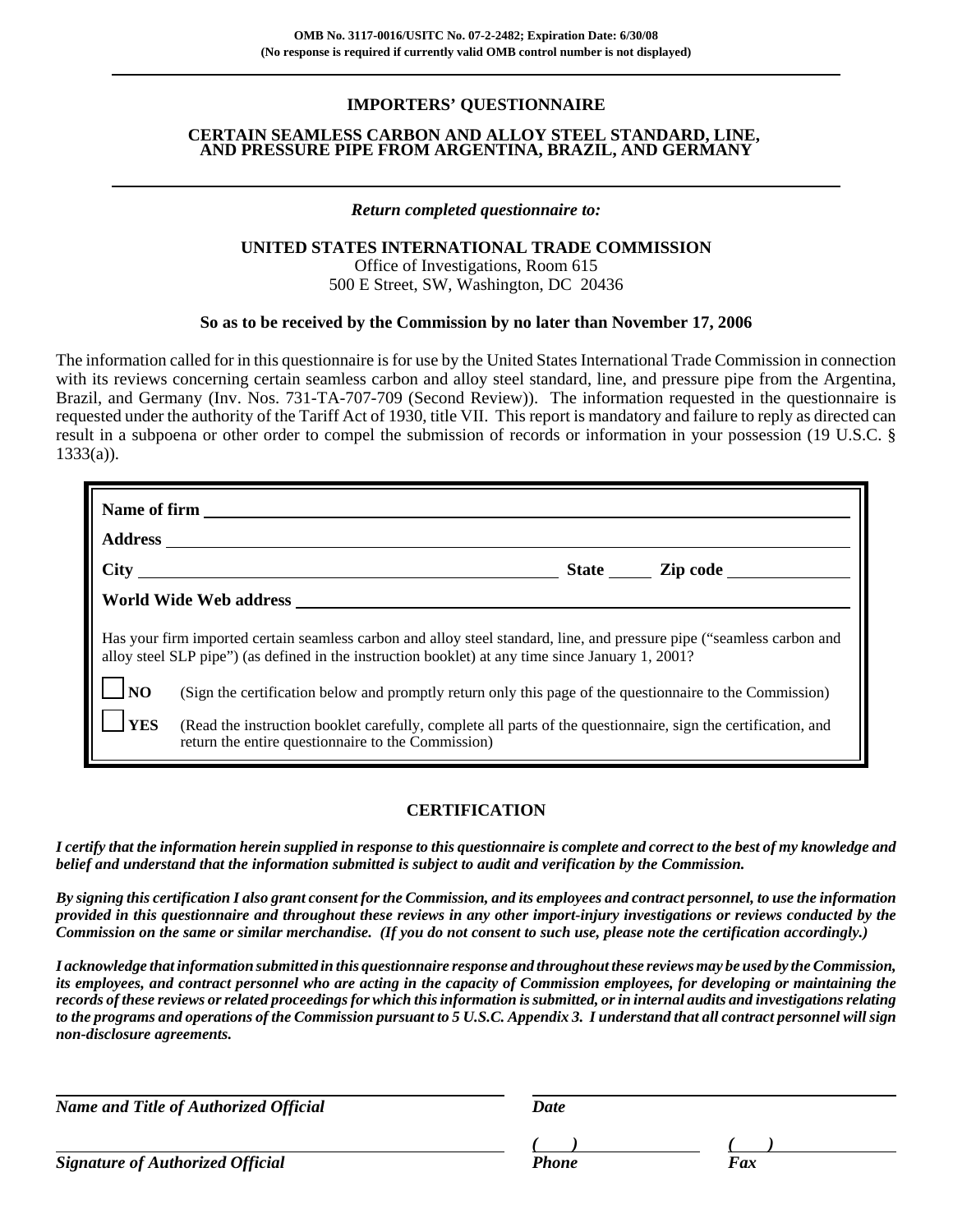# **PART I.--GENERAL QUESTIONS**

The questions in this questionnaire have been reviewed with market participants to ensure that issues of concern are adequately addressed and that data requests are sufficient, meaningful, and as limited as possible. Public reporting burden for this questionnaire is estimated to average 25 hours per response, including the time for reviewing instructions, searching existing data sources, gathering the data needed, and completing and reviewing the questionnaire. Send comments regarding the accuracy of this burden estimate or any other aspect of this collection of information, including suggestions for reducing the burden, to the Office of Investigations, U.S. International Trade Commission, 500 E Street, SW, Washington, DC 20436.

I-1a. Please report below the actual number of hours required and the cost to your firm of preparing the reply to this questionnaire and completing the form.

hours dollars

- I-1b. We are interested in any comments you may have for improving this questionnaire in general or the clarity of specific questions. Please attach such comments to your response or send them to the above address.
- I-2. Provide the name and address of establishment(s) covered by this questionnaire (see pages 3-4 of the instruction booklet for reporting guidelines). If your firm is publicly traded, please specify the stock exchange and trading symbol.

| No        | Is your firm owned, in whole or in part, by any other firm?<br>$\Box$ Yes--List the following information.                                                                                                                                                                                                                                        |                        |
|-----------|---------------------------------------------------------------------------------------------------------------------------------------------------------------------------------------------------------------------------------------------------------------------------------------------------------------------------------------------------|------------------------|
| Firm name | Address                                                                                                                                                                                                                                                                                                                                           | Extent of<br>ownership |
|           |                                                                                                                                                                                                                                                                                                                                                   |                        |
|           |                                                                                                                                                                                                                                                                                                                                                   |                        |
|           | Does your firm have any related firms, either domestic or foreign, which are engaged in<br>importing seamless carbon and alloy steel SLP pipe from Argentina, Brazil, or Germany into the<br>United States or which are engaged in exporting seamless carbon and alloy steel SLP pipe from<br>Argentina, Brazil, or Germany to the United States? |                        |
| No        | $\Box$ Yes--List the following information.                                                                                                                                                                                                                                                                                                       |                        |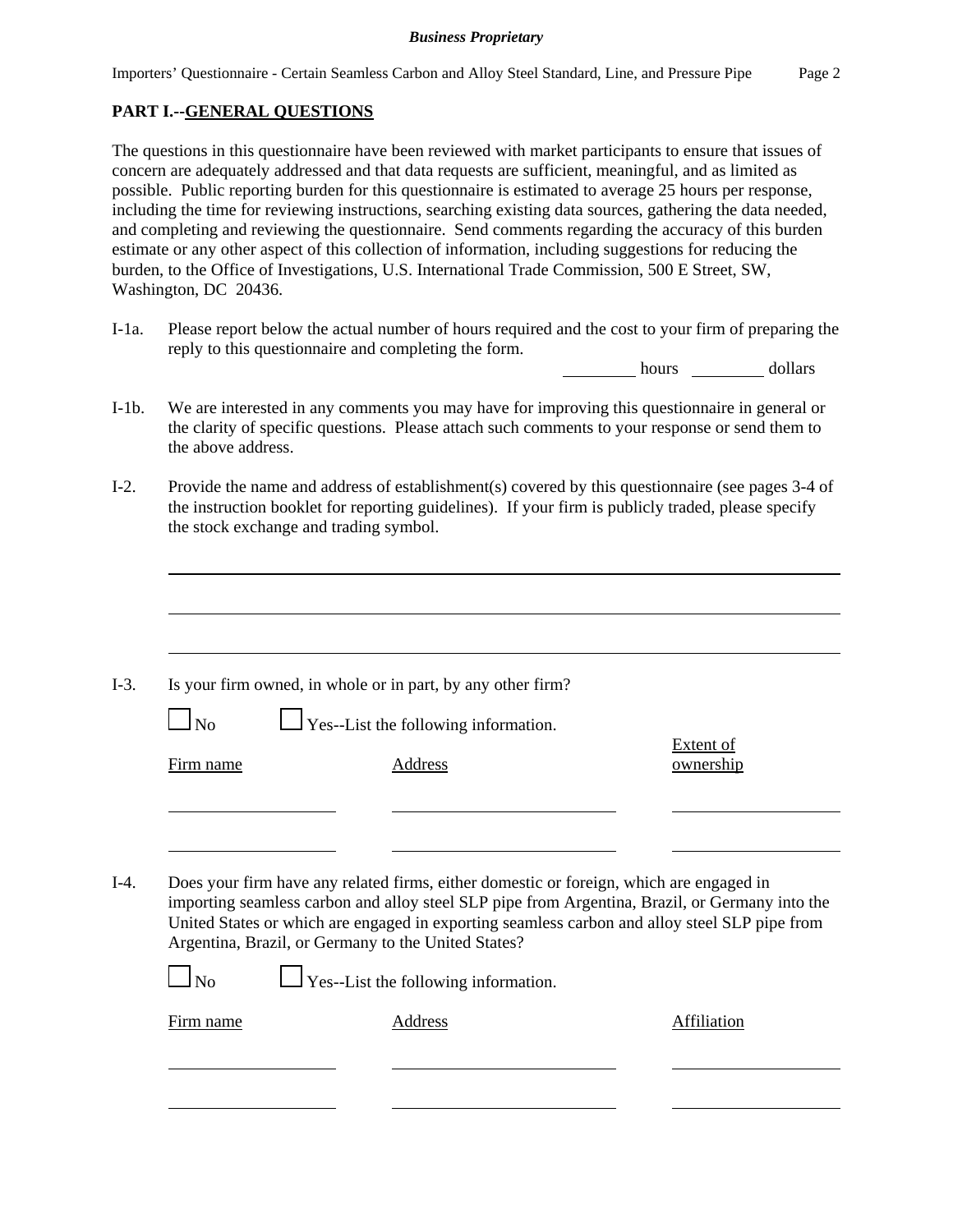# **PART I.--GENERAL QUESTIONS--***Continued*

| $I-5.$           | Does your firm have any related firms, either domestic or foreign, which are engaged in<br>importing seamless carbon and alloy steel SLP pipe from countries other than Argentina, Brazil,<br>or Germany into the United States or which are engaged in exporting seamless carbon and alloy<br>steel SLP pipe from countries other than Argentina, Brazil, or Germany to the United States? |                                                                                           |                                      |                                                                                                                                                                                                                                                                                               |                                                                                                  |  |  |  |
|------------------|---------------------------------------------------------------------------------------------------------------------------------------------------------------------------------------------------------------------------------------------------------------------------------------------------------------------------------------------------------------------------------------------|-------------------------------------------------------------------------------------------|--------------------------------------|-----------------------------------------------------------------------------------------------------------------------------------------------------------------------------------------------------------------------------------------------------------------------------------------------|--------------------------------------------------------------------------------------------------|--|--|--|
|                  | <b>No</b>                                                                                                                                                                                                                                                                                                                                                                                   |                                                                                           |                                      |                                                                                                                                                                                                                                                                                               |                                                                                                  |  |  |  |
|                  | Country/firm name                                                                                                                                                                                                                                                                                                                                                                           |                                                                                           | <b>Address</b>                       |                                                                                                                                                                                                                                                                                               | <b>Affiliation</b>                                                                               |  |  |  |
| $I-6.$           | N <sub>o</sub>                                                                                                                                                                                                                                                                                                                                                                              | production of seamless carbon and alloy steel SLP pipe?                                   | Yes--List the following information. | Does your firm have any related firms, either domestic or foreign, which are engaged in the                                                                                                                                                                                                   |                                                                                                  |  |  |  |
|                  | Firm name                                                                                                                                                                                                                                                                                                                                                                                   |                                                                                           | <b>Address</b>                       |                                                                                                                                                                                                                                                                                               | <b>Affiliation</b>                                                                               |  |  |  |
| $I-7.$<br>$I-8.$ | Importer of record<br>contact).                                                                                                                                                                                                                                                                                                                                                             | SLP pipe. More than one answer may be applicable.<br>Consignee of the imported product(s) |                                      | Please indicate the nature of your firm's importing operations on seamless carbon and alloy steel<br>Takes title to the imported product(s)<br>Customs broker or freight forwarder<br>If your firm is an importer of record of seamless carbon and alloy steel SLP pipe but is <b>not</b> the | consignee, please list the consignees below (company name, address, telephone, and individual to |  |  |  |
| $I-9.$           | Foreign trade zones                                                                                                                                                                                                                                                                                                                                                                         | N <sub>o</sub>                                                                            |                                      | Please indicate whether your firm enters seamless carbon and alloy steel SLP pipe into, or<br>withdraws such merchandise from, foreign trade zones or bonded warehouses.<br>Yes--list location(s):                                                                                            |                                                                                                  |  |  |  |
|                  | Bonded warehouses                                                                                                                                                                                                                                                                                                                                                                           | $\Box$ No                                                                                 |                                      | Yes-list location(s):                                                                                                                                                                                                                                                                         |                                                                                                  |  |  |  |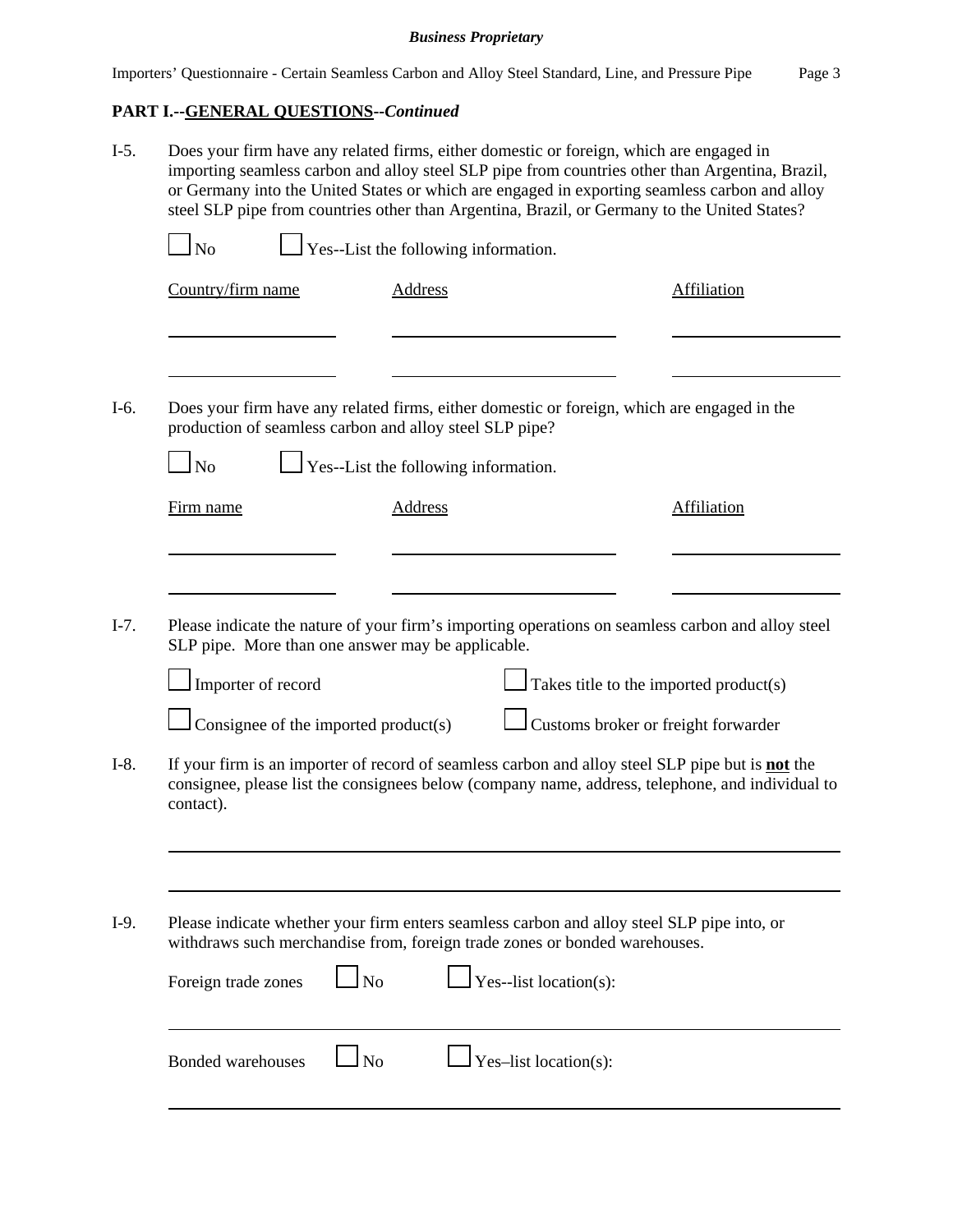|  |  |  |  |  |  | Importers' Questionnaire - Certain Seamless Carbon and Alloy Steel Standard, Line, and Pressure Pipe |  | Page 4 |
|--|--|--|--|--|--|------------------------------------------------------------------------------------------------------|--|--------|
|--|--|--|--|--|--|------------------------------------------------------------------------------------------------------|--|--------|

## **PART I.--GENERAL QUESTIONS--***Continued*

I-10. Please indicate whether your firm imports seamless carbon and alloy steel SLP pipe under the TIB (temporary importation under bond) program.

| No | Yes |
|----|-----|
|----|-----|

I-11. In Parts II and III of this questionnaire we request a copy of your company's business plan. Does your company or any related firm have a business plan or any internal documents that describe, discuss, or analyze expected future market conditions for seamless carbon and alloy steel SLP pipe?

 $\Box$  No  $\Box$  Yes--Please provide the requested documents. If you are not providing the requested documents, please explain why not.

I-12. To your knowledge, have the products subject to these reviews been the subject of any other import relief investigations in the United States or in any other countries?

| Nο |  |
|----|--|
|    |  |

 $\Box$  Yes--Please specify.

# **PART II.--TRADE AND RELATED INFORMATION**

Further information on this part of the questionnaire can be obtained from Joanna Lo (202-205-1888; joanna.lo@usitc.gov). **Supply all data requested on a calendar-year basis.**

II-1. Who should be contacted regarding the requested trade and related information?

|       | Company contact: | Name and title                                       |                                                                                                                                                                                                                                                                                             |
|-------|------------------|------------------------------------------------------|---------------------------------------------------------------------------------------------------------------------------------------------------------------------------------------------------------------------------------------------------------------------------------------------|
|       |                  | Phone No.                                            | E-mail address                                                                                                                                                                                                                                                                              |
| II-2. |                  | seamless carbon and alloy steel SLP pipe since 2001? | Has your firm experienced any plant openings, relocations, expansions, acquisitions,<br>consolidations, closures, or prolonged shutdowns because of strikes or equipment failure, or any<br>other change in the character of your operations or organization relating to the importation of |

 $\Box$  No  $\Box$  Yes--Supply details as to the time, nature, and significance of such changes.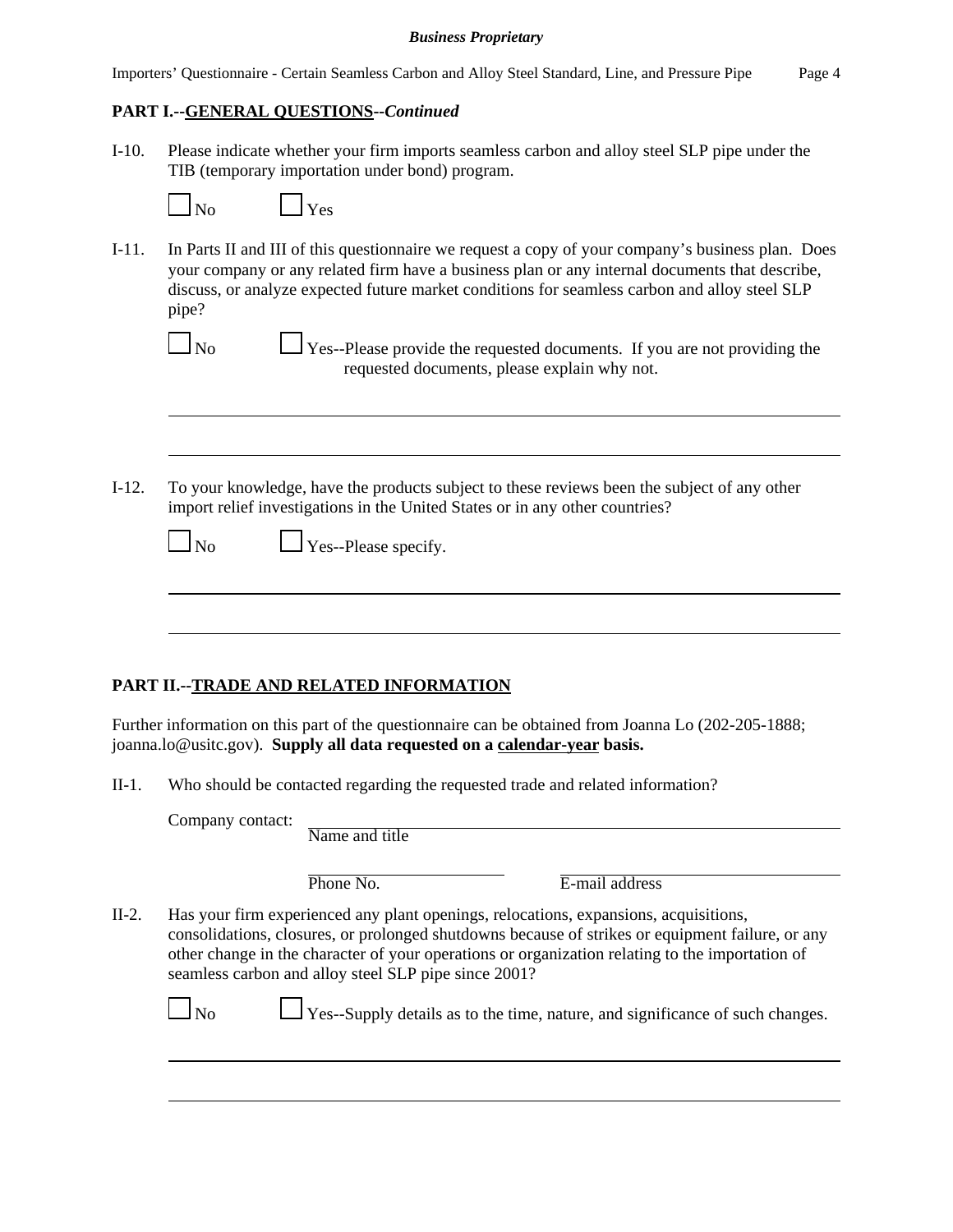## **PART II.--TRADE AND RELATED INFORMATION--***Continued*

II-3. Does your firm anticipate any changes in the character of your operations or organization (as noted above) relating to the importation of seamless carbon and alloy steel SLP pipe in the future?

 $\Box$  No  $\Box$  Yes--Supply details as to the time, nature, and significance of such changes and provide underlying assumptions, along with relevant portions of business plans or other supporting documentation, that address this issue.

II-4. Would your firm anticipate any changes in the character of your operations or organization (as noted above) relating to the importation of seamless carbon and alloy steel SLP pipe in the future if the antidumping duty orders on seamless carbon and alloy steel SLP pipe from Argentina, Brazil, or Germany were to be revoked?

 $\Box$  No  $\Box$  Yes--Supply details as to the time, nature, and significance of such changes and provide underlying assumptions, along with relevant portions of business plans or other supporting documentation, that address this issue.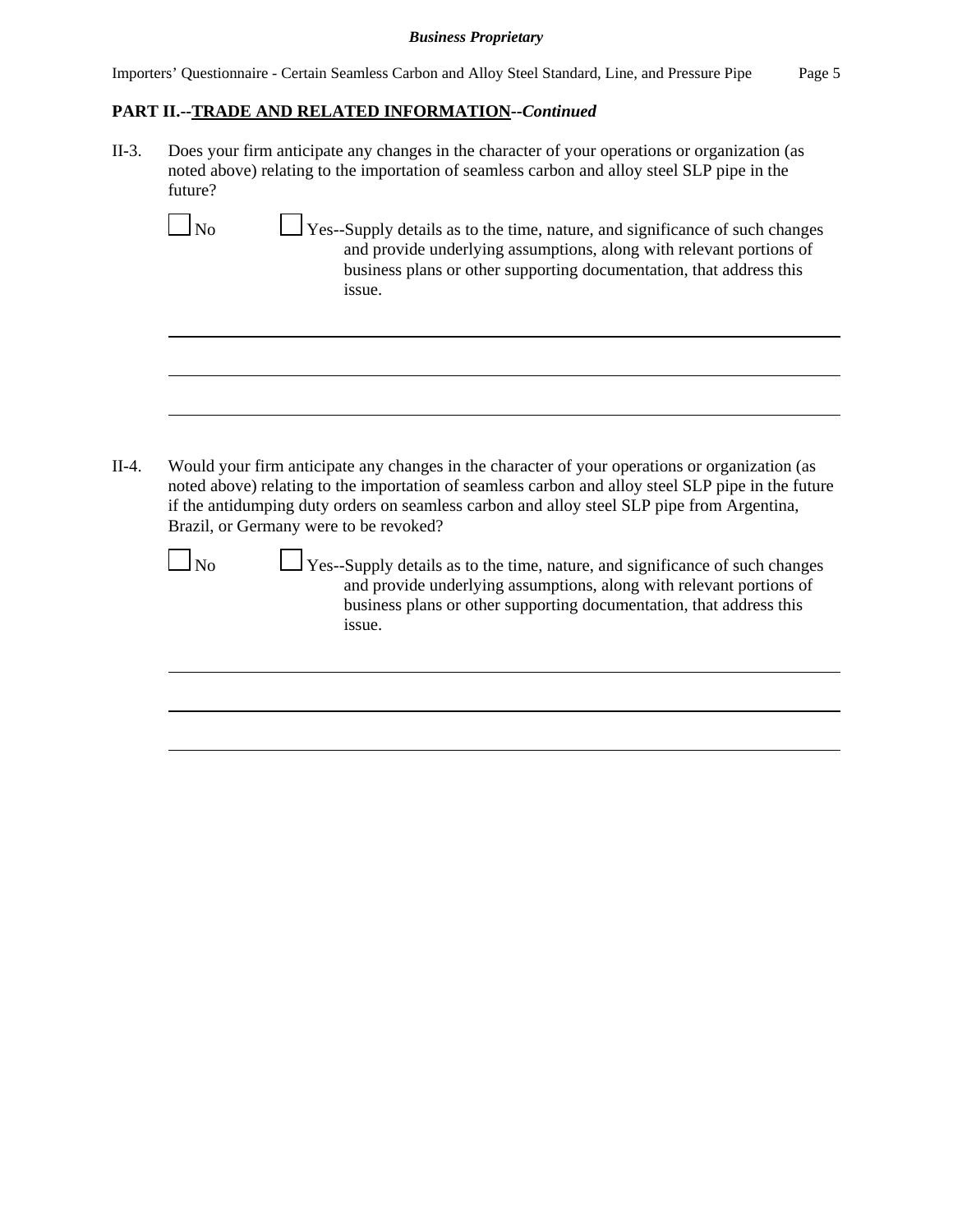## **PART II.--TRADE AND RELATED INFORMATION--***Continued*

II-5. Has your firm imported or arranged for the importation of seamless carbon and alloy steel SLP pipe from Argentina, Brazil, or Germany for delivery after September 30, 2006?

 $\Box$  No  $\Box$  Yes--Indicate when such orders are to be delivered, the country of origin of the imports, and the quantities involved.

| (Quantity in short tons, value in \$1,000) |           |           |           |            |           |  |  |
|--------------------------------------------|-----------|-----------|-----------|------------|-----------|--|--|
| <b>Item</b>                                | 2006      |           | 2007      |            |           |  |  |
|                                            | Oct.-Dec. | Jan.-Mar. | Apr.-Jun. | Jul.-Sept. | Oct.-Dec. |  |  |
| <b>IMPORTS OF PRODUCT FROM--</b>           |           |           |           |            |           |  |  |
| <b>ARGENTINA:</b>                          |           |           |           |            |           |  |  |
| Quantity of shipments                      |           |           |           |            |           |  |  |
| Value of shipments                         |           |           |           |            |           |  |  |
| <b>BRAZIL:</b>                             |           |           |           |            |           |  |  |
| Quantity of shipments                      |           |           |           |            |           |  |  |
| Value of shipments                         |           |           |           |            |           |  |  |
| <b>GERMANY:</b>                            |           |           |           |            |           |  |  |
| Quantity of shipments                      |           |           |           |            |           |  |  |
| Value of shipments                         |           |           |           |            |           |  |  |
| ALL OTHER COUNTRIES:                       |           |           |           |            |           |  |  |
| Quantity of shipments                      |           |           |           |            |           |  |  |
| Value of shipments                         |           |           |           |            |           |  |  |

II-6. If your firm also produces seamless carbon and alloy steel SLP pipe in the United States, please indicate your reasons for importing this product. If your reasons differ by source, please elaborate.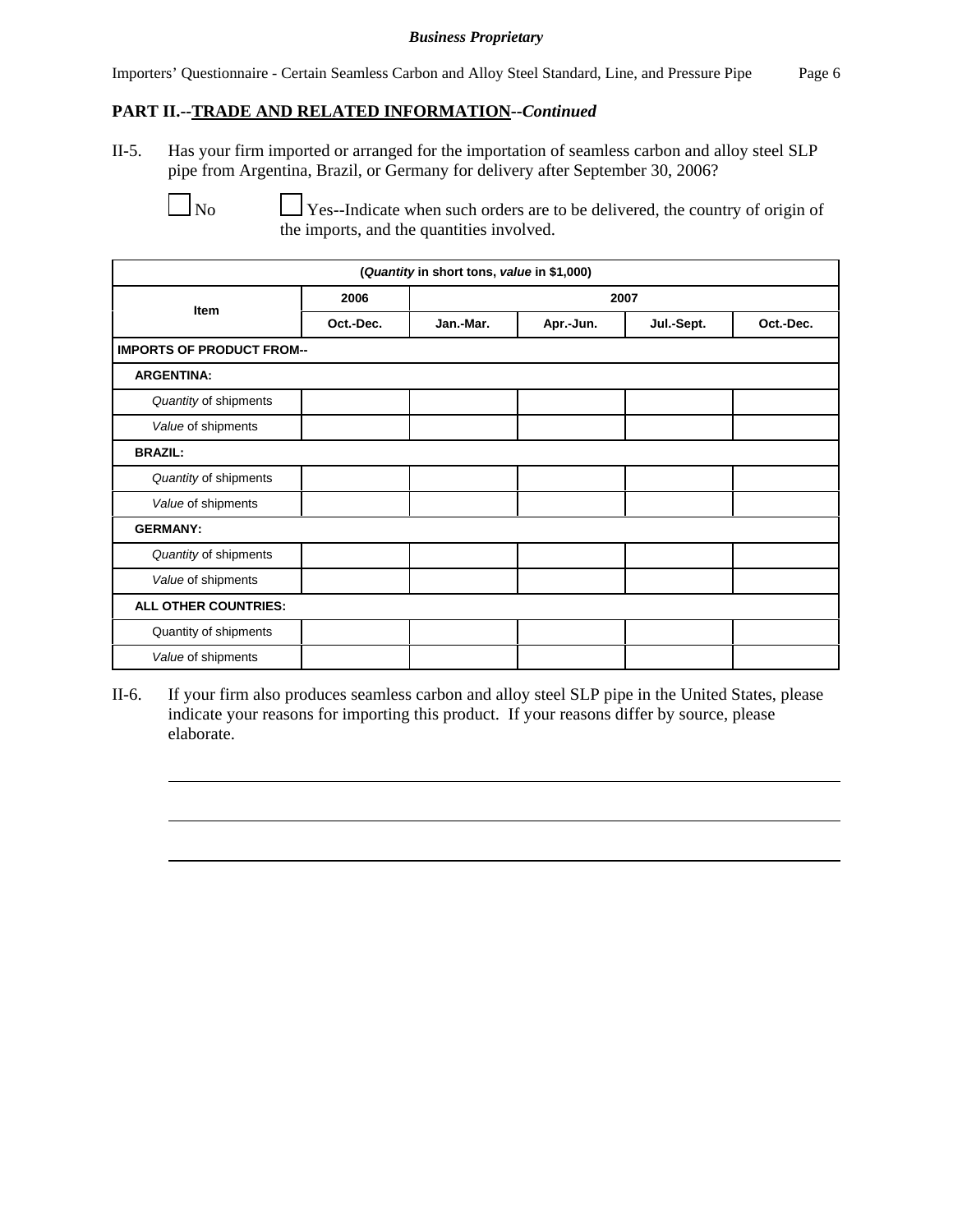## **PART II.--TRADE AND RELATED INFORMATION--***Continued*

II-7. **IMPORTS BY SOURCE**.--Report your firm's imports and your firm's shipments and inventories of **certain seamless carbon and alloy steel SLP pipe** imported by your firm during the period specified below. (See definitions in the instruction booklet.) **Report separately for each subject country and for all other sources combined. Photocopy as many pages as you need and identify the country for which you are reporting in the space provided.**

|  | $\Box$ Argentina | $\Box$ Brazil | $\Box$ Germany |  | $\Box$ All other sources combined |
|--|------------------|---------------|----------------|--|-----------------------------------|
|--|------------------|---------------|----------------|--|-----------------------------------|

| (Quantity in short tons, value in \$1,000)                                                                                                                                                                                                                                                                      |      |      |      |      |      |            |      |
|-----------------------------------------------------------------------------------------------------------------------------------------------------------------------------------------------------------------------------------------------------------------------------------------------------------------|------|------|------|------|------|------------|------|
| <b>Item</b>                                                                                                                                                                                                                                                                                                     | 2001 | 2002 | 2003 | 2004 | 2005 | Jan.-Sept. |      |
|                                                                                                                                                                                                                                                                                                                 |      |      |      |      |      | 2005       | 2006 |
| <b>BEGINNING-OF-PERIOD INVENTORIES (quantity)</b>                                                                                                                                                                                                                                                               |      |      |      |      |      |            |      |
| IMPORTS: $2$                                                                                                                                                                                                                                                                                                    |      |      |      |      |      |            |      |
| Quantity of imports                                                                                                                                                                                                                                                                                             |      |      |      |      |      |            |      |
| Value of imports                                                                                                                                                                                                                                                                                                |      |      |      |      |      |            |      |
| <b>U.S. SHIPMENTS:</b>                                                                                                                                                                                                                                                                                          |      |      |      |      |      |            |      |
| <b>Commercial shipments:</b>                                                                                                                                                                                                                                                                                    |      |      |      |      |      |            |      |
| Quantity of commercial shipments                                                                                                                                                                                                                                                                                |      |      |      |      |      |            |      |
| Value of commercial shipments                                                                                                                                                                                                                                                                                   |      |      |      |      |      |            |      |
| Internal consumption/company transfers:                                                                                                                                                                                                                                                                         |      |      |      |      |      |            |      |
| Quantity of internal consumption/transfers                                                                                                                                                                                                                                                                      |      |      |      |      |      |            |      |
| Value <sup>3</sup> of internal consumption/transfers                                                                                                                                                                                                                                                            |      |      |      |      |      |            |      |
| <b>EXPORT SHIPMENTS:4</b>                                                                                                                                                                                                                                                                                       |      |      |      |      |      |            |      |
| Quantity of export shipments                                                                                                                                                                                                                                                                                    |      |      |      |      |      |            |      |
| Value of export shipments                                                                                                                                                                                                                                                                                       |      |      |      |      |      |            |      |
| END-OF-PERIOD INVENTORIES <sup>5</sup> (quantity)                                                                                                                                                                                                                                                               |      |      |      |      |      |            |      |
| <b>U.S. SHIPMENTS TO DISTRIBUTORS (quantity)</b>                                                                                                                                                                                                                                                                |      |      |      |      |      |            |      |
| <b>U.S. SHIPMENTS TO END USERS (quantity)</b>                                                                                                                                                                                                                                                                   |      |      |      |      |      |            |      |
|                                                                                                                                                                                                                                                                                                                 |      |      |      |      |      |            |      |
| <sup>2</sup> Please identify the foreign producers, if known:                                                                                                                                                                                                                                                   |      |      |      |      |      |            |      |
|                                                                                                                                                                                                                                                                                                                 |      |      |      |      |      |            |      |
| <sup>3</sup> Sales to related firms (including internal consumption) must be valued at fair market value. In the event that you use a<br>different basis for valuing these sales within your company, please specify that basis (e.g., cost, cost plus, etc.) and provide value<br>data using that basis below: |      |      |      |      |      |            |      |
| <sup>4</sup> Identify your principal export markets:                                                                                                                                                                                                                                                            |      |      |      |      |      |            |      |
|                                                                                                                                                                                                                                                                                                                 |      |      |      |      |      |            |      |
| <sup>5</sup> Reconciliation of data.--Please note that the quantities reported above should reconcile as follows: beginning-of-period<br>inventories, plus imports, less total shipments, equals end-of-period inventories. Do the data reported reconcile?<br>Yes                                              |      |      |      |      |      |            |      |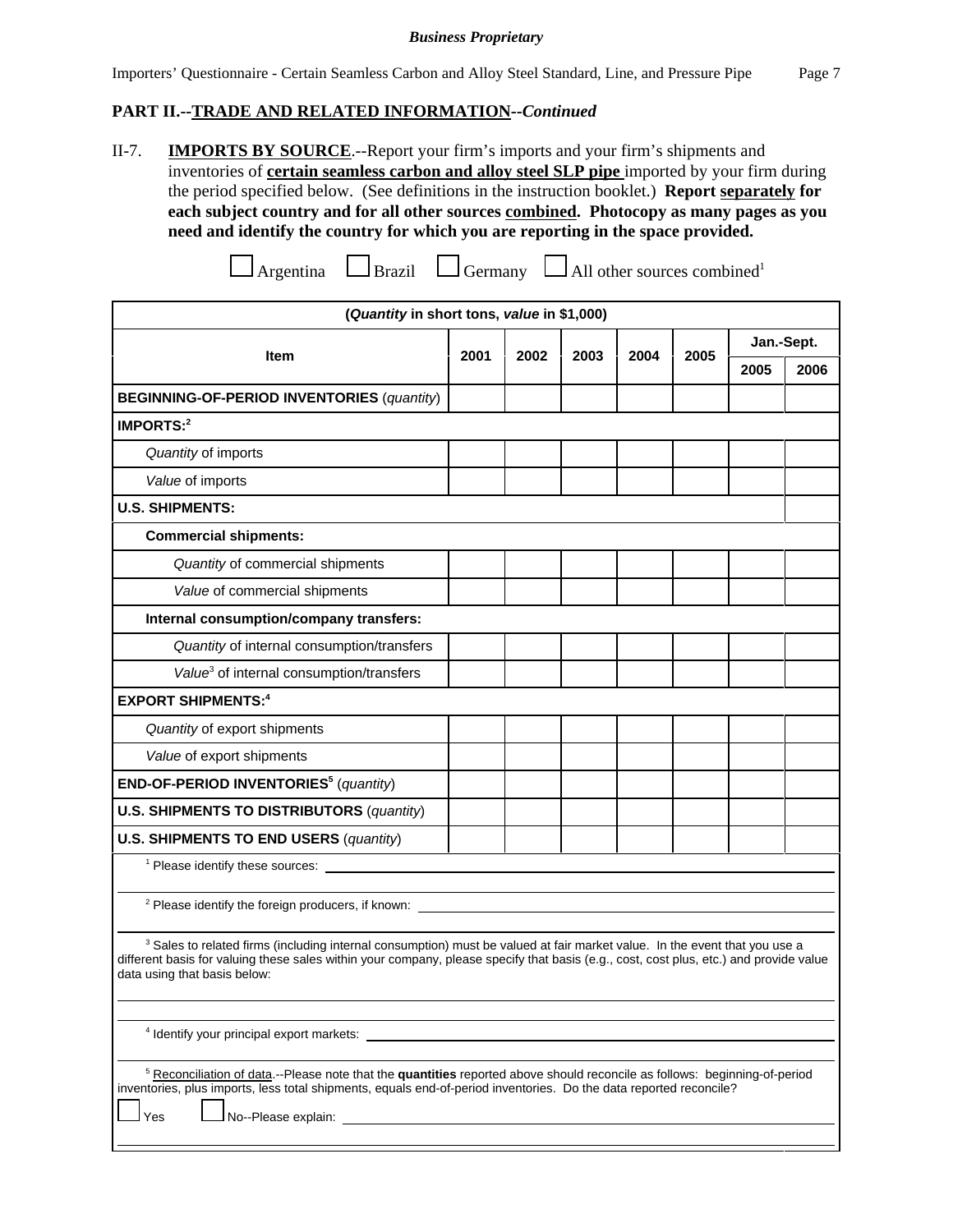# **PART II.--TRADE AND RELATED INFORMATION--***Continued*

II-8. Describe the significance of the existing antidumping duty orders covering imports of seamless carbon and alloy steel SLP pipe from Argentina, Brazil, or Germany in terms of their effect on your firm's imports, U.S. shipments of imports, and inventories. You may wish to compare your firm's operations before and after the imposition of the orders. II-9. Would your firm anticipate any changes in its production capacity, production, U.S. shipments, inventories, purchases, employment, revenues, costs, profits, cash flow, capital expenditures, research and development expenditures, or asset values relating to the production of seamless carbon and alloy steel SLP pipe in the future if the antidumping duty orders on seamless carbon and alloy steel SLP pipe from the Argentina, Brazil, or Germany were to be revoked?  $\Box$  No  $\Box$  Yes--Supply details as to the time, nature, and significance of such changes and provide underlying assumptions, along with relevant of portions business plans or other supporting documentation, for any trends or projections you may provide.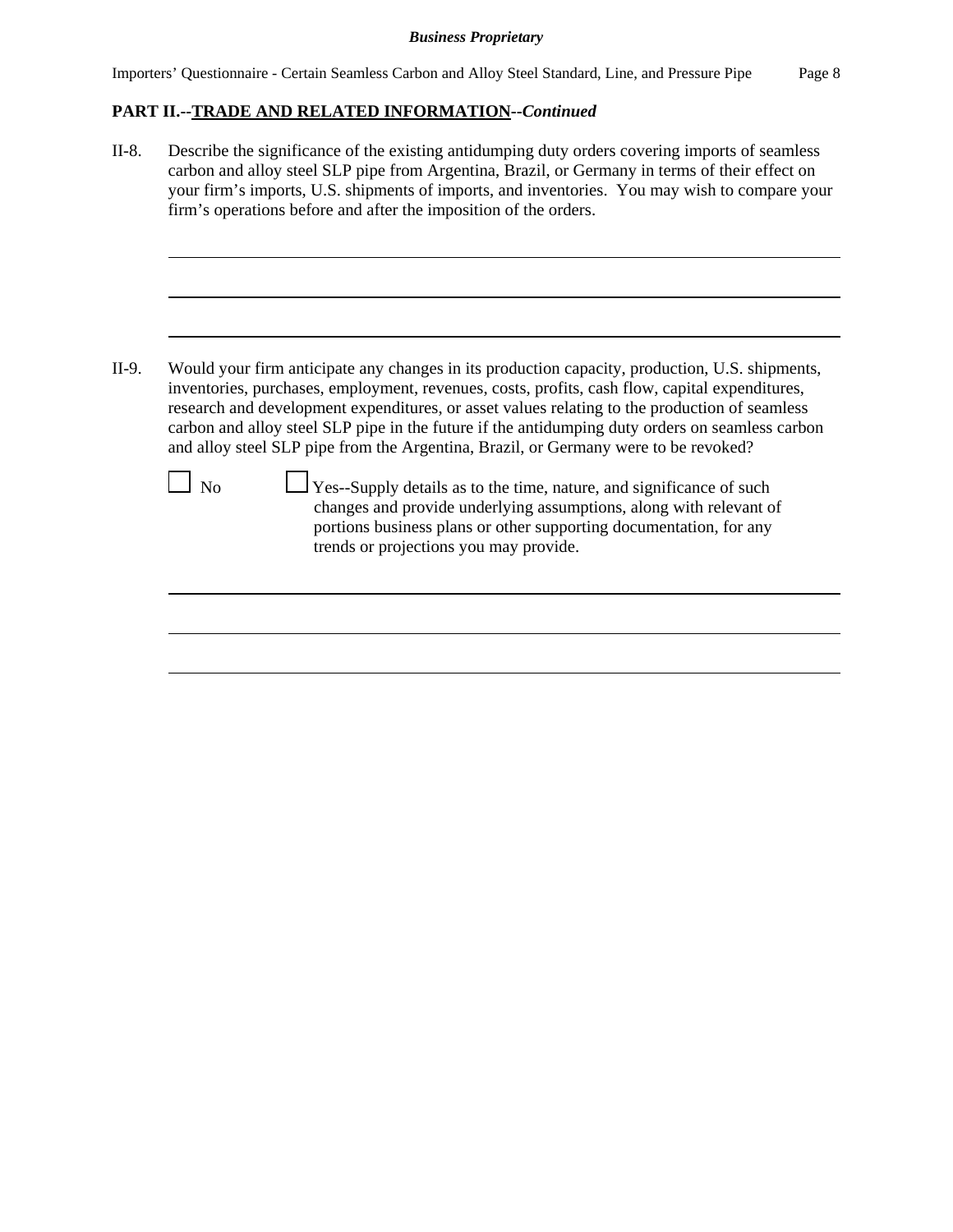Importers' Questionnaire - Certain Seamless Carbon and Alloy Steel Standard, Line, and Pressure Pipe Page 9

# **PART III.--PRICING AND MARKET FACTORS**

Further information on this part of the questionnaire can be obtained from Amelia Preece (202-205-3250 or amelia.preece@usitc.gov).

III-1. Who should be contacted regarding the requested pricing and related information?

Company contact:

Name and title

Phone No. **E**-mail address

# **Section III-A.--PRICE DATA**

This section requests quarterly quantity and value data on your firm's U.S. shipments of the following products during January 2001-September 2006. Values should be for arms-length sales to unrelated U.S. customers, f.o.b. U.S. point of shipment, net of returns, refunds, discounts, and credits.

*Product 1:* Seamless pipe triple stenciled (or more) to meet ASTM A-106 grade B, ASTM A-53 grade B, and API 5L grade B specifications; 1 inch nominal size (1.315 inch OD x 0.179 inch wall thickness); plain ends; schedule 80.

*Product 2:* Seamless pipe triple-stenciled (or more) to meet ASTM A-106 grade B, ASTM A-53 grade B, and API 5L grade B specifications; 2-1/2 inch nominal size (2.875 inch OD x 0.276 inch wall thickness); plain ends; schedule 80.

**Product 3:** Seamless pipe triple stenciled (or more) to meet ASTM A-106 grade B, ASTM A-53 grade B, and API 5L grade B specifications; 3 inch nominal size (3.5 inch OD x 0.3 inch wall thickness); plain ends; schedule 80.

*Product 4*: Seamless pipe triple-stenciled (or more) to meet ASTM A-106 grade B, ASTM A-53 grade B, and API 5L grade B specifications; 4 inch nominal size (4.5 inch OD x 0.337 inch wall thickness); plain ends; schedule 80.

*Product 5:* Seamless pipe stenciled to meet ASTM A-335 grade P22; 2 inch nominal size (2.375) inch OD x 0.218 inch wall thickness); plain ends; schedule 80.

**Please note that total dollar values should be f.o.b., U.S. point of shipment and should not include U.S.-inland transportation costs. Total dollar values should reflect the FINAL NET amount paid to you (i.e., should be net of all deductions for discounts or rebates). See instruction booklet.**

**COPY THE FOLLOWING PAGE AS NECESSARY.** Complete a separate page for each of the specified products imported and sold by your firm. Indicate in the space provided the product for which pricing is reported.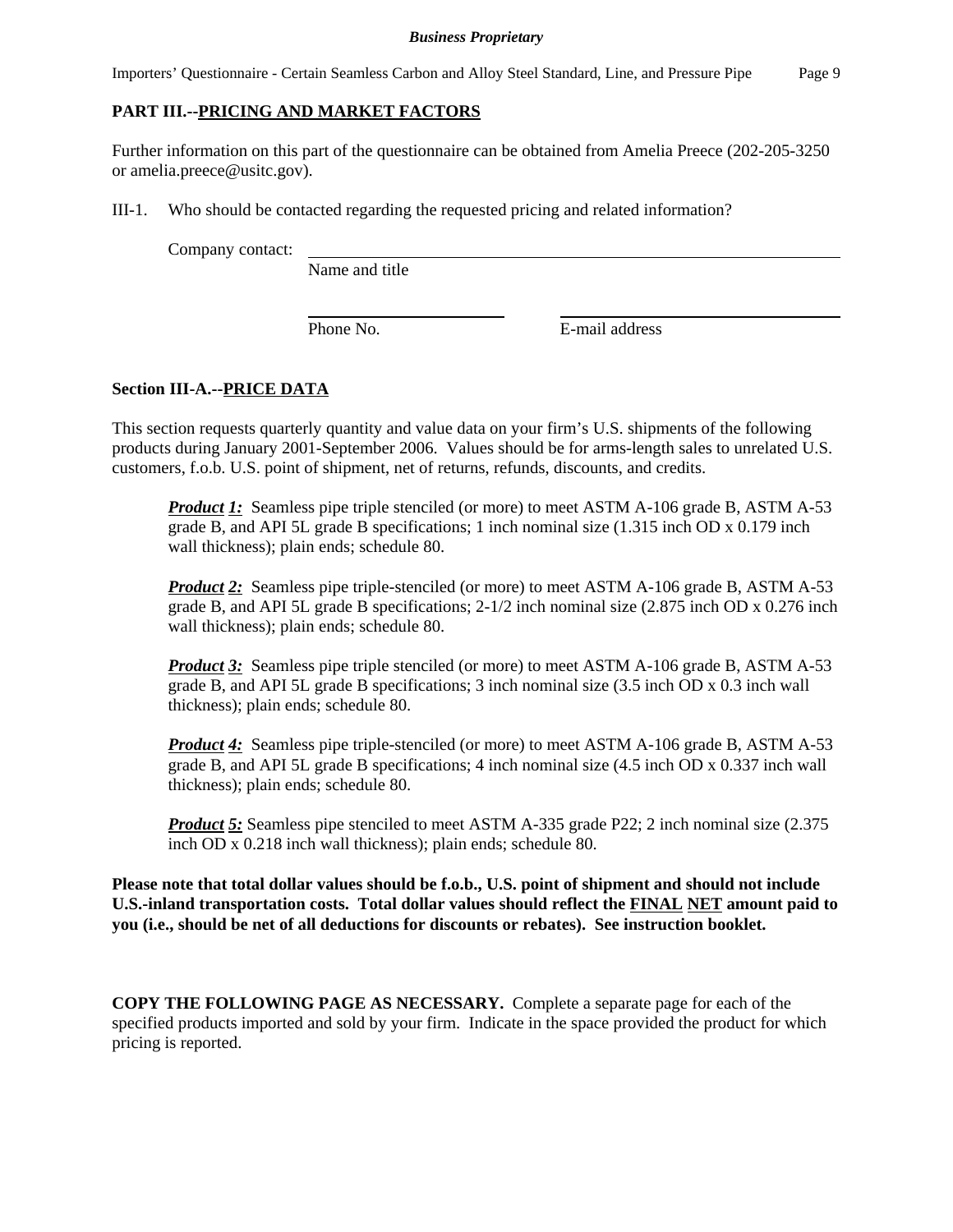Importers' Questionnaire - Certain Seamless Carbon and Alloy Steel Standard, Line, and Pressure Pipe Page 10

# **PART III.--PRICING AND MARKET FACTORS--***Continued*

| <b>Section III-A.--PRICE DATA--Continued</b>                                         |
|--------------------------------------------------------------------------------------|
| $\Box$ Product 1 $\Box$ Product 2 $\Box$ Product 3 $\Box$ Product 4 $\Box$ Product 5 |
| $\Box$ Argentina $\Box$ Brazil $\Box$ Germany                                        |

| (Quantity in short tons, value in dollars)                                                                                                                                           |          |                   |  |  |  |
|--------------------------------------------------------------------------------------------------------------------------------------------------------------------------------------|----------|-------------------|--|--|--|
| <b>Period of shipment</b>                                                                                                                                                            | Quantity | Value $(f.o.b.)1$ |  |  |  |
| 2001:                                                                                                                                                                                |          |                   |  |  |  |
| January-March                                                                                                                                                                        |          |                   |  |  |  |
| April-June                                                                                                                                                                           |          |                   |  |  |  |
| July-September                                                                                                                                                                       |          |                   |  |  |  |
| October-December                                                                                                                                                                     |          |                   |  |  |  |
| 2002:                                                                                                                                                                                |          |                   |  |  |  |
| January-March                                                                                                                                                                        |          |                   |  |  |  |
| April-June                                                                                                                                                                           |          |                   |  |  |  |
| July-September                                                                                                                                                                       |          |                   |  |  |  |
| October-December                                                                                                                                                                     |          |                   |  |  |  |
| 2003:                                                                                                                                                                                |          |                   |  |  |  |
| January-March                                                                                                                                                                        |          |                   |  |  |  |
| April-June                                                                                                                                                                           |          |                   |  |  |  |
| July-September                                                                                                                                                                       |          |                   |  |  |  |
| October-December                                                                                                                                                                     |          |                   |  |  |  |
| 2004:                                                                                                                                                                                |          |                   |  |  |  |
| January-March                                                                                                                                                                        |          |                   |  |  |  |
| April-June                                                                                                                                                                           |          |                   |  |  |  |
| July-September                                                                                                                                                                       |          |                   |  |  |  |
| October-December                                                                                                                                                                     |          |                   |  |  |  |
| 2005:                                                                                                                                                                                |          |                   |  |  |  |
| January-March                                                                                                                                                                        |          |                   |  |  |  |
| April-June                                                                                                                                                                           |          |                   |  |  |  |
| July-September                                                                                                                                                                       |          |                   |  |  |  |
| October-December                                                                                                                                                                     |          |                   |  |  |  |
| 2006:                                                                                                                                                                                |          |                   |  |  |  |
| January-March                                                                                                                                                                        |          |                   |  |  |  |
| April-June                                                                                                                                                                           |          |                   |  |  |  |
| July-September                                                                                                                                                                       |          |                   |  |  |  |
| <sup>1</sup> Net values (i.e., gross sales values less all discounts, allowances, rebates, prepaid freight, and the value of returned goods), f.o.b. your U.S.<br>point of shipment. |          |                   |  |  |  |
| Note.--If your product does not exactly meet the product specifications but is competitive with the specified product, provide a description of your<br>product:                     |          |                   |  |  |  |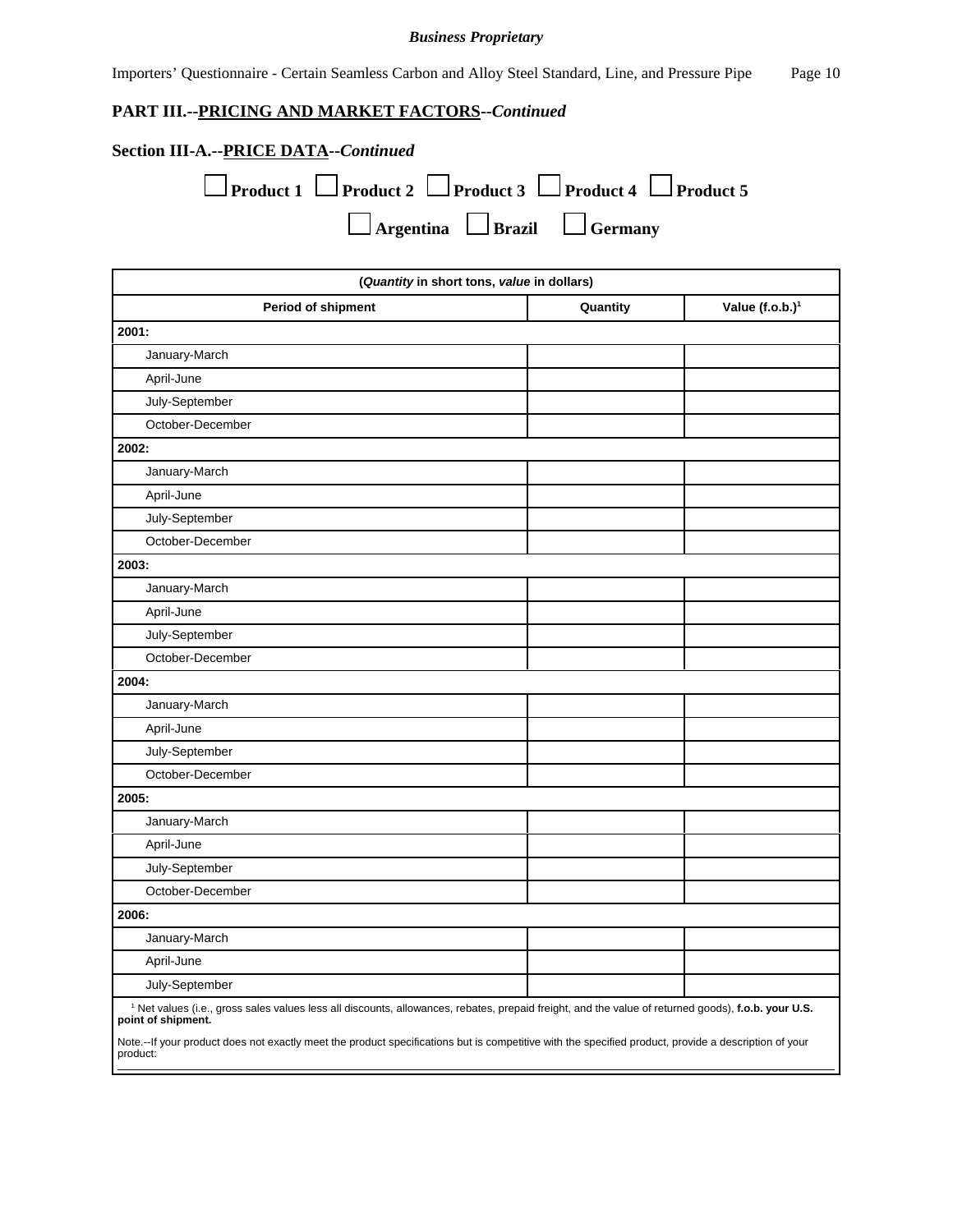## **PART III.--PRICING AND MARKET FACTORS--***Continued*

### **Section III-B.–PRICE-RELATED QUESTIONS**

- III-B-1. Please describe how your firm determines the prices that it charges for sales of seamless carbon and alloy steel SLP pipe (transaction by transaction negotiation, contracts for multiple shipments, set price lists, etc.). If your firm issues price lists, please include a copy of a recent price list with your submission. If your price list is large, please submit sample pages.
- III-B-2. Please describe your firm's discount policy (quantity discounts, annual total volume discounts, etc.).
- III-B-3. What are your firm's typical sales terms for seamless carbon and alloy steel SLP pipe imported from Argentina, Brazil, and/or Germany (e.g., 2/10 net 30 days)? On what basis are your prices of such product usually quoted (e.g., f.o.b. port of entry, or delivered)?
- III-B-4. Approximately what share of your firm's sales of its seamless carbon and alloy steel SLP pipe imported from Argentina, Brazil, and/or Germany in 2005 were on a (1) long-term contract basis (multiple deliveries for more than 12 months), (2) short-term contract basis (multiple deliveries up to 12 months), and (3) spot sales basis (for a single delivery)?

| <b>Type of sale</b>  | Share of sales (percent) |
|----------------------|--------------------------|
| Long-term contracts  |                          |
| Short-term contracts |                          |
| Spot sales           |                          |

III-B-5. If you sell on a long-term contract basis, please answer the following questions with respect to provisions of a typical long-term contract.

(a) What is the average duration of a contract?

(b) Can prices be renegotiated during the contract period?

(c) Does the contract fix quantity, price, or both?

(d) Does the contract have a meet or release provision?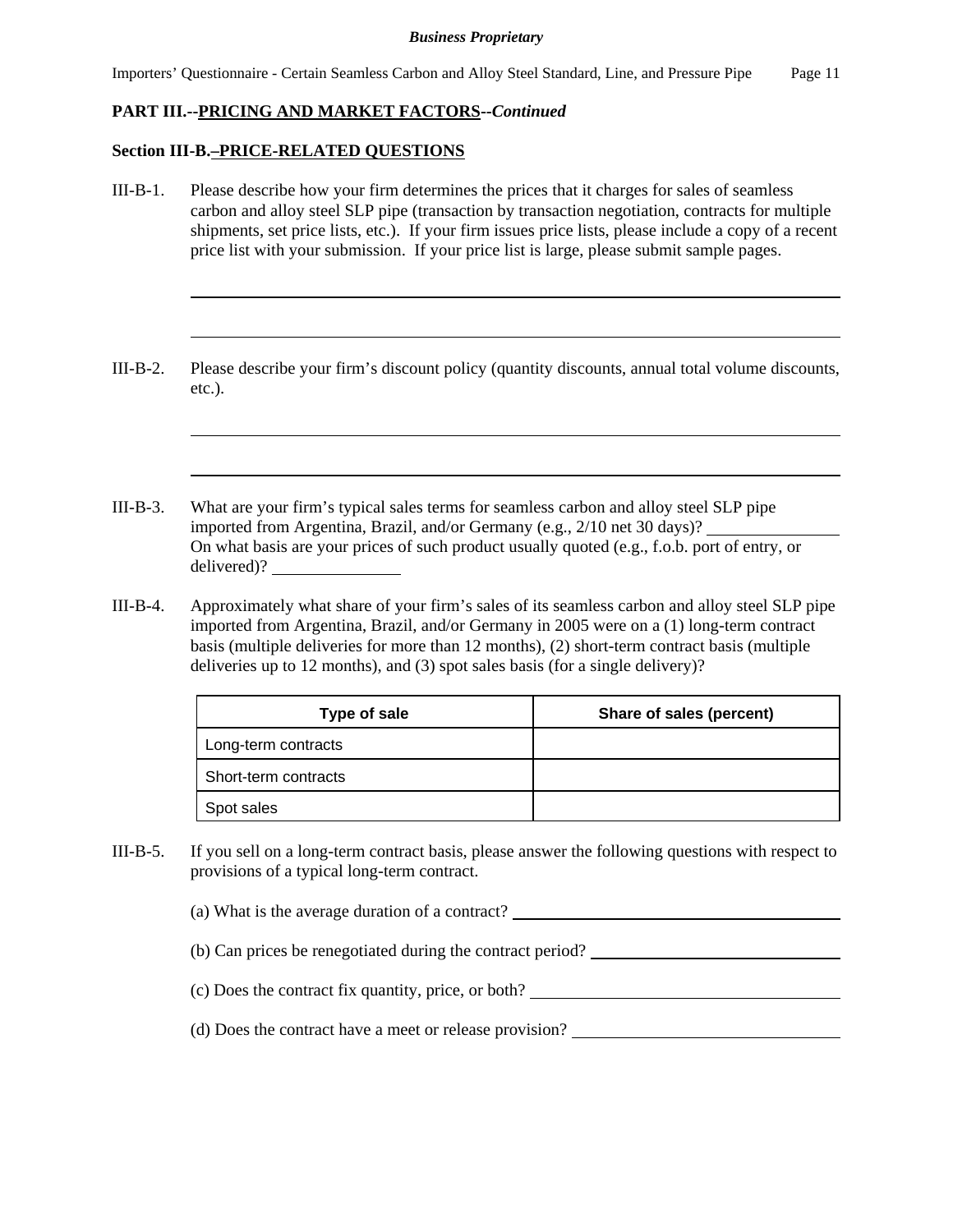Importers' Questionnaire - Certain Seamless Carbon and Alloy Steel Standard, Line, and Pressure Pipe Page 12

## **PART III.--PRICING AND MARKET FACTORS--***Continued*

## **Section III-B.–PRICE-RELATED QUESTIONS -***Continued*

- III-B-6. If you sell on a short-term contract basis, please answer the following questions with respect to provisions of a typical short-term contract.
	- (a) What is the average duration of a contract?
	- (b) Can prices be renegotiated during the contract period?
	- (c) Does the contract fix quantity, price, or both?
	- (d) Does the contract have a meet or release provision?
- III-B-7. What is the average lead time between a customer's order and the date of delivery for your firm's sales of seamless carbon and alloy steel SLP pipe?

| <b>Source</b>     | Share of 2005 sales | Lead time |
|-------------------|---------------------|-----------|
| From inventory    |                     |           |
| Produced to order |                     |           |
| <b>Total</b>      | 100%                |           |

III-B-8. (a) What is the approximate percentage of the total delivered cost of seamless carbon and alloy steel SLP pipe that is accounted for by U.S. inland transportation costs? \_\_\_\_\_ percent.

> (b) Who generally arranges the transportation to your customers' locations? Your firm or purchaser <u>(</u>check one).

|          |  | (c) What proportion of your sales occur within 100 miles of your storage or production  |  |
|----------|--|-----------------------------------------------------------------------------------------|--|
|          |  | facility? _____ percent. $101$ to $1,000$ miles? _____ percent. Over $1,000$ miles? ___ |  |
| percent. |  |                                                                                         |  |

III-B-9. What is the geographic market area in the United States (as defined in the instruction booklet) served by your firm's seamless carbon and alloy steel SLP pipe?

| $\Box$ Northeast $\Box$ Mid-Atlantic $\Box$ Midwest | $\Box$ Southeast                               |
|-----------------------------------------------------|------------------------------------------------|
|                                                     | Southwest Rocky Mountains West Coast Northwest |
| National U Other (describe)                         |                                                |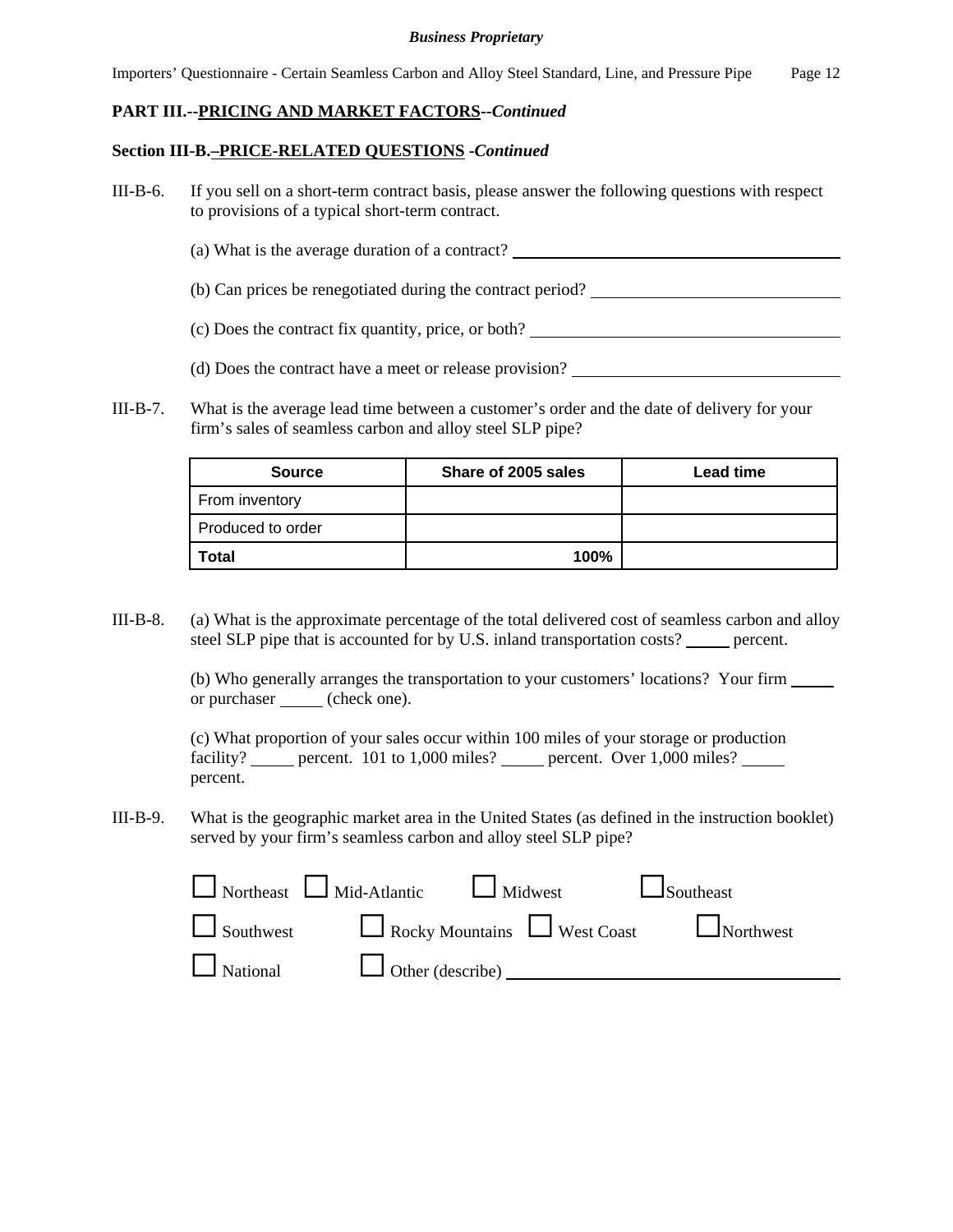|  |  |  |  |  | Importers' Questionnaire - Certain Seamless Carbon and Alloy Steel Standard, Line, and Pressure Pipe |  | Page 13 |
|--|--|--|--|--|------------------------------------------------------------------------------------------------------|--|---------|
|--|--|--|--|--|------------------------------------------------------------------------------------------------------|--|---------|

# **PART III.--PRICING AND MARKET FACTORS--***Continued*

# **Section III-B.–PRICE-RELATED QUESTIONS -***Continued*

III-B-10. Describe the three most common end uses of the seamless carbon and alloy steel SLP pipe that you import from Argentina, Brazil, or Germany.

|             | End use (carbon)    |                                                          | End use (alloy)                                                                                                                             |
|-------------|---------------------|----------------------------------------------------------|---------------------------------------------------------------------------------------------------------------------------------------------|
|             |                     |                                                          |                                                                                                                                             |
| $III-B-11.$ |                     |                                                          | Have there been any changes in the end uses of seamless carbon and alloy steel SLP pipe since                                               |
|             | 2001?               |                                                          |                                                                                                                                             |
|             | $\Box$ No           | $\Box$ Yes--Please describe.                             |                                                                                                                                             |
|             |                     |                                                          |                                                                                                                                             |
|             |                     |                                                          |                                                                                                                                             |
|             |                     |                                                          |                                                                                                                                             |
|             |                     |                                                          |                                                                                                                                             |
| III-B-12.   | pipe in the future? |                                                          | Do you anticipate any changes in terms of the end uses of seamless carbon and alloy steel SLP                                               |
|             | $\log$              | other supporting documentation, that address this issue. | Yes--Please describe and identify the time period. Provide any<br>underlying assumptions, along with relevant portions of business plans or |
|             |                     |                                                          |                                                                                                                                             |
|             |                     |                                                          |                                                                                                                                             |
|             |                     |                                                          |                                                                                                                                             |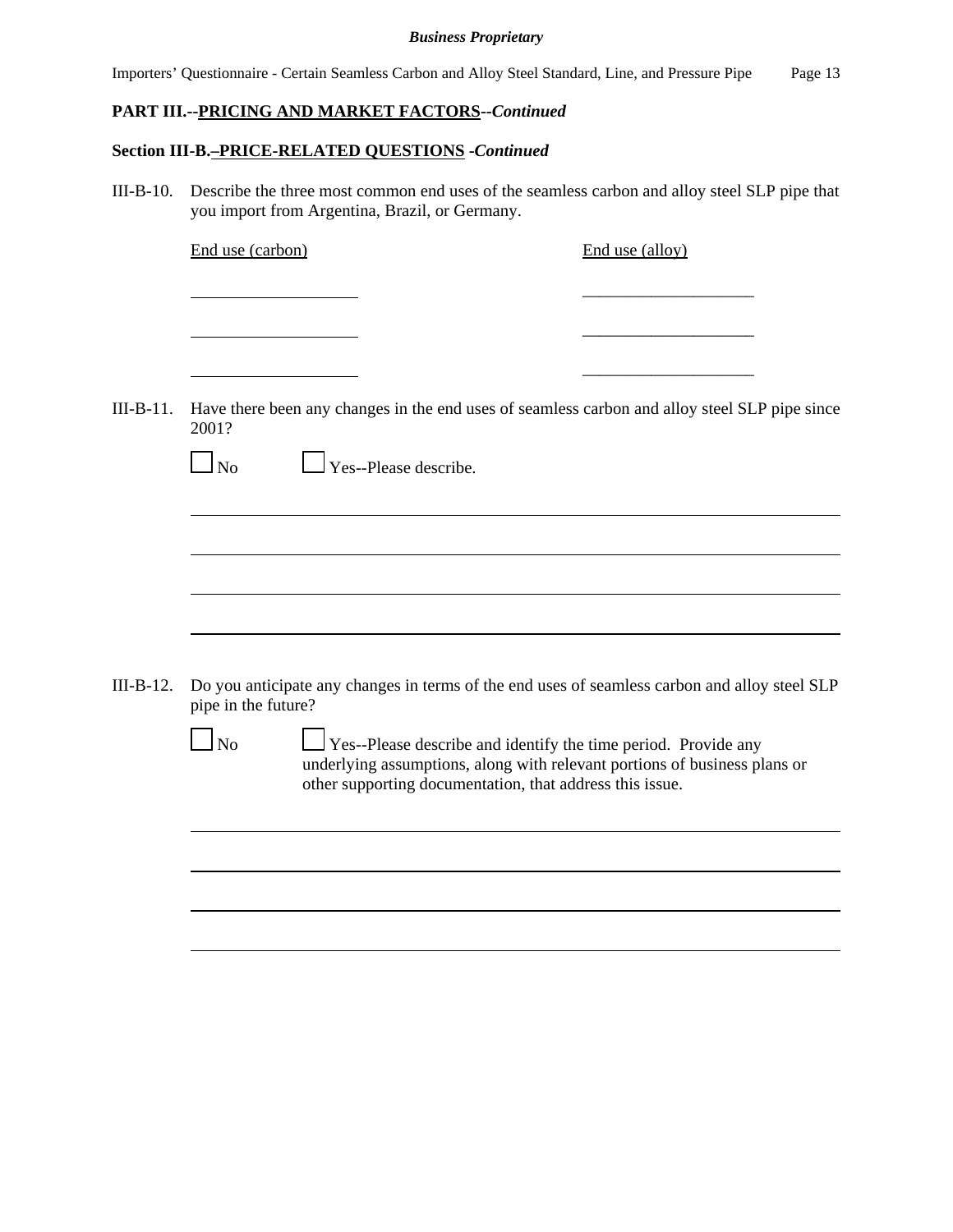Importers' Questionnaire - Certain Seamless Carbon and Alloy Steel Standard, Line, and Pressure Pipe Page 14

## **PART III.--PRICING AND MARKET FACTORS--***Continued*

#### **Section III-B.–PRICE-RELATED QUESTIONS -***Continued*

III-B-13. (a) Please list in order of importance any products that may be substituted for seamless carbon and alloy steel SLP pipe.

#### **Carbon**

| (1)          | (2) | (3) |
|--------------|-----|-----|
| <b>Alloy</b> |     |     |

|--|

(b) For each possible substitute product, please give examples of applications and end uses for which they are substitutes.

(c) Have changes in the prices of these products affected the price for seamless carbon and alloy steel SLP pipe?

|--|

 $\Box$  Yes–To what degree do changes in their prices affect the price for seamless carbon and alloy steel SLP pipe? Does this effect have a time lag? If so, how long is the time lag for each substitute product? Does this vary by type of seamless carbon and alloy steel SLP pipe or final end use?

III-B-14. Have there been any changes in the number or types of products that can be substituted for seamless carbon and alloy steel SLP pipe since 2001?

 $\Box$  No  $\Box$  Yes--Please explain.

III-B-15. Do you anticipate any changes in terms of the substitutability of other products for seamless carbon and alloy steel SLP pipe in the future?

|--|

 $\Box$  Yes--Please describe. Provide any underlying assumptions, along with relevant portions of business plans or other supporting documentation, that address this issue.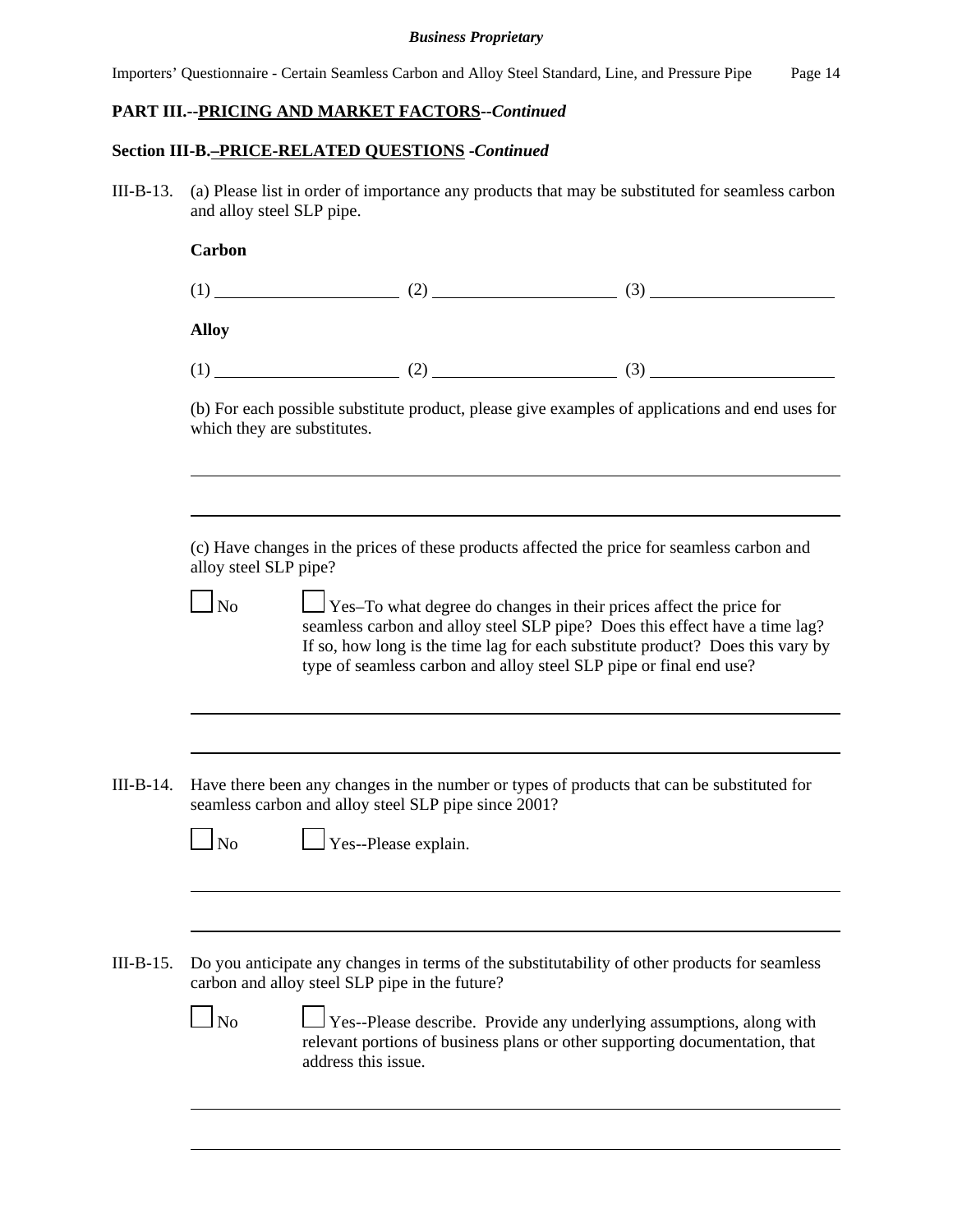# **PART III.--PRICING AND MARKET FACTORS--***Continued*

## **Section III-B.–PRICE-RELATED QUESTIONS -***Continued*

III-B-16. To what extent have changes in the prices of raw materials affected your firm's selling prices for seamless carbon and alloy steel SLP pipe since 2001? Also discuss any anticipated changes in your raw material costs in the future, identifying the time period(s) involved and the factor(s) that you believe would be responsible for such changes. Provide any underlying assumptions, along with relevant portions of business plans or other supporting documentation, that address this issue.

III-B-17. Have any changes occurred in any other factors affecting supply (e.g., changes in availability or prices of energy or labor; transportation conditions; production capacity and/or methods of production; technology; export markets; or alternative production opportunities) that affected the availability of U.S.-produced or imported seamless carbon and alloy steel SLP pipe in the U.S. market since 2001?

|  | ۰. |
|--|----|
|--|----|

 $\Box$  Yes--Please note the time period(s) of any such changes, the factors(s) involved, and the impact such changes had on your shipment volumes and prices.

III-B-18. (a) Do you anticipate any changes in terms of the availability of seamless carbon and alloy steel SLP pipe imported from Argentina, Brazil, or Germany in the U.S. market in the future?

 $\Box$  No Change  $\Box$  Decrease

(b) If you anticipate changes in supply, please identify the changes including the time period and the impact of such changes on shipment volumes and prices. Provide any underlying assumptions, along with relevant portions of business plans or other supporting documentation, that address this issue.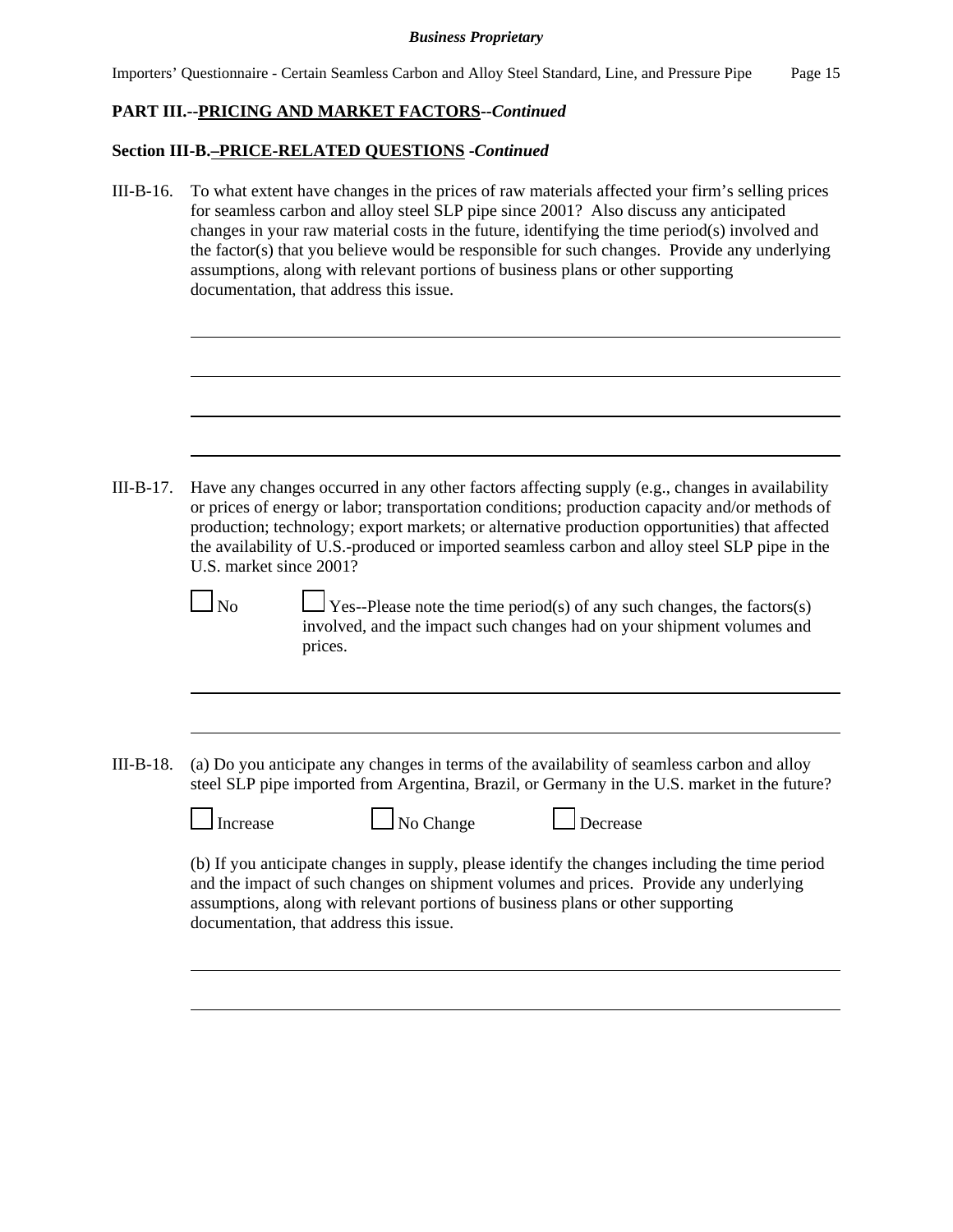Importers' Questionnaire - Certain Seamless Carbon and Alloy Steel Standard, Line, and Pressure Pipe Page 16

## **PART III.--PRICING AND MARKET FACTORS--***Continued*

#### **Section III-B.–PRICE-RELATED QUESTIONS -***Continued*

III-B-19. Has the availability of NONSUBJECT imported seamless carbon and alloy steel SLP pipe changed since 2001?

 $\Box$  Yes--Please explain.

- III-B-20. Describe how easily your firm can shift its sales of seamless carbon and alloy steel SLP pipe between the U.S. market and alternative country markets. In your discussion, please describe any contracts, other sales arrangements, or other constraints that would prevent or retard your firm from shifting seamless carbon and alloy steel SLP pipe between the U.S. and alternative country markets within a 12-month period. Provide any underlying assumptions, along with relevant portions of business plans or other supporting documentation, that address this issue.
- III-B-21. Have there been any significant changes in the product range, product mix, or marketing (including sales over the internet) of seamless carbon and alloy steel SLP pipe since 2001?

 $\Box$  No  $\Box$  Yes--Please describe and quantify if possible.

III-B-22. Do you anticipate any changes in terms of the product range, product mix, or marketing (including sales over the internet) of seamless carbon and alloy steel SLP pipe in the future? Provide any underlying assumptions, along with relevant portions of business plans or other supporting documentation, that address this issue.

No Ses--Please identify, including the time period.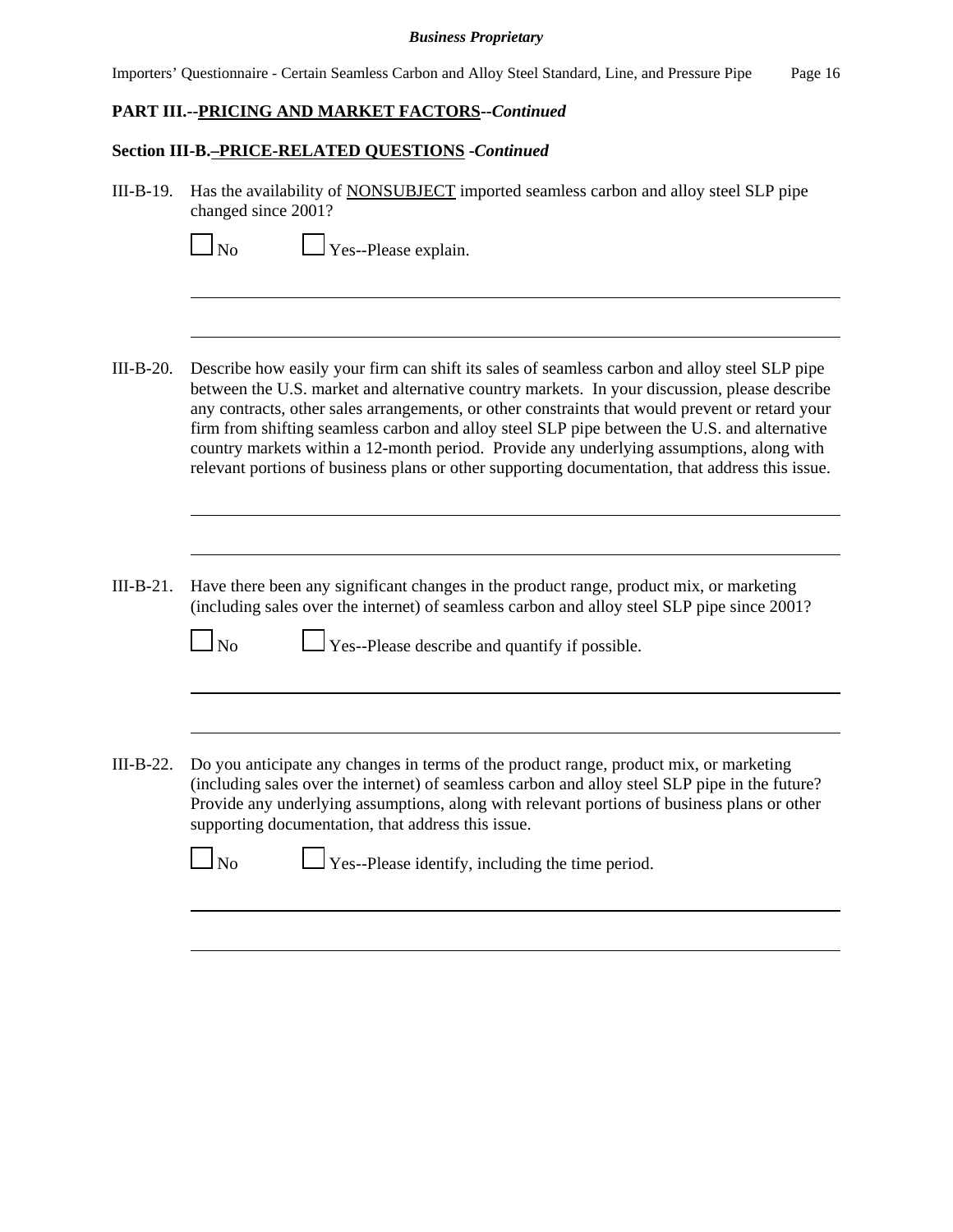Importers' Questionnaire - Certain Seamless Carbon and Alloy Steel Standard, Line, and Pressure Pipe Page 17

# **PART III.--PRICING AND MARKET FACTORS--***Continued*

# **Section III-B.–PRICE-RELATED QUESTIONS -***Continued*

| III-B-23a. How has demand within the United States for seamless carbon and alloy steel SLP pipe<br>changed since 2001?      |                                                                                                                                             |  |  |  |  |  |
|-----------------------------------------------------------------------------------------------------------------------------|---------------------------------------------------------------------------------------------------------------------------------------------|--|--|--|--|--|
| $\Box$ Unchanged<br>Increased<br>Decreased                                                                                  |                                                                                                                                             |  |  |  |  |  |
|                                                                                                                             |                                                                                                                                             |  |  |  |  |  |
| What were the principal factors affecting changes in demand?                                                                |                                                                                                                                             |  |  |  |  |  |
|                                                                                                                             |                                                                                                                                             |  |  |  |  |  |
| III-B-23b. How has demand outside the United States for seamless carbon and alloy steel SLP pipe<br>changed since 2001?     |                                                                                                                                             |  |  |  |  |  |
| $\Box$ Unchanged<br>Increased<br>Decreased                                                                                  |                                                                                                                                             |  |  |  |  |  |
| Other (describe)                                                                                                            |                                                                                                                                             |  |  |  |  |  |
| What were the principal factors affecting changes in demand?                                                                |                                                                                                                                             |  |  |  |  |  |
|                                                                                                                             |                                                                                                                                             |  |  |  |  |  |
| III-B-24a. Do you anticipate any future changes in seamless carbon and alloy steel SLP pipe demand in<br>the United States? |                                                                                                                                             |  |  |  |  |  |
| N <sub>o</sub><br>other supporting documentation, that address this issue.                                                  |                                                                                                                                             |  |  |  |  |  |
|                                                                                                                             |                                                                                                                                             |  |  |  |  |  |
|                                                                                                                             |                                                                                                                                             |  |  |  |  |  |
|                                                                                                                             |                                                                                                                                             |  |  |  |  |  |
|                                                                                                                             | Yes--Please describe and identify the time period. Provide any<br>underlying assumptions, along with relevant portions of business plans or |  |  |  |  |  |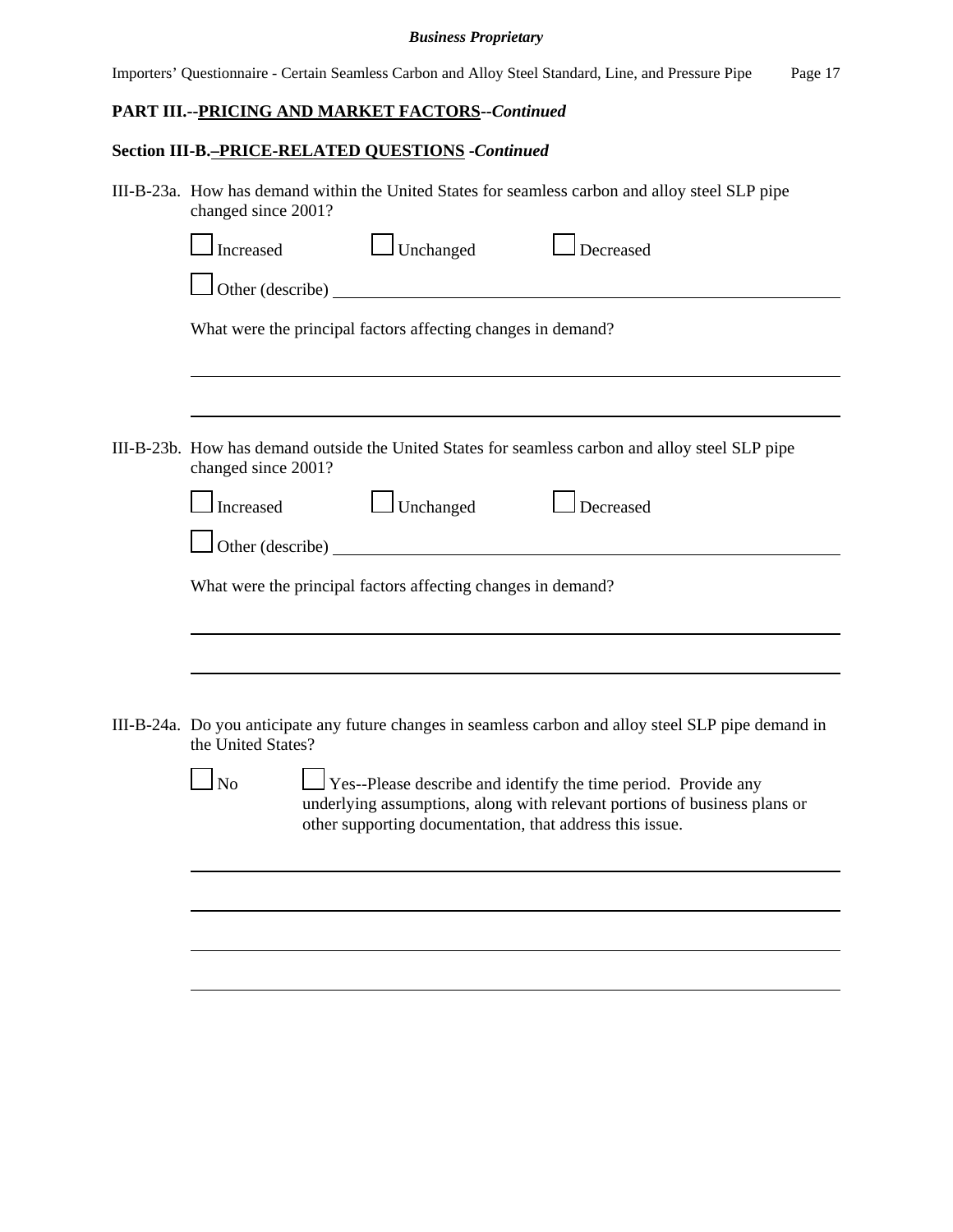Importers' Questionnaire - Certain Seamless Carbon and Alloy Steel Standard, Line, and Pressure Pipe Page 18

## **PART III.--PRICING AND MARKET FACTORS--***Continued*

## **Section III-B.–PRICE-RELATED QUESTIONS -***Continued*

III-B-24b. Do you anticipate any future changes in seamless carbon and alloy steel SLP pipe demand in the rest of the world (i.e., other than the United States)?

|  | ۰. |
|--|----|
|--|----|

 $\Box$  Yes--Please describe and identify the time period. Provide any underlying assumptions, along with relevant portions of business plans or other supporting documentation, that address this issue.

III-B-25. Please compare market prices of seamless carbon and alloy steel SLP pipe in U.S. and non-U.S. markets, if known. Provide specific information as to time periods and regions for any price comparisons.

- III-B-26. Please provide as a separate attachment to this request any studies, surveys, etc. that you are aware of that quantify and/or otherwise discuss seamless carbon and alloy steel SLP pipe supply (including production capacity and capacity utilization) and demand in (1) the United States, (2) each of the other major producing/consuming countries, including Argentina, Brazil, and Germany, and (3) the world as a whole. Of particular interest is such data from 2001 to the present and forecasts for the future.
- III-B-27. Are your exports of seamless carbon and alloy steel SLP pipe subject to any tariff or non-tariff barriers to trade in other countries?
	- $\Box$  No  $\Box$  Yes--Please list the countries and describe any such barriers and any significant changes in such barriers that have occurred since 2001, or that are expected to occur in the future.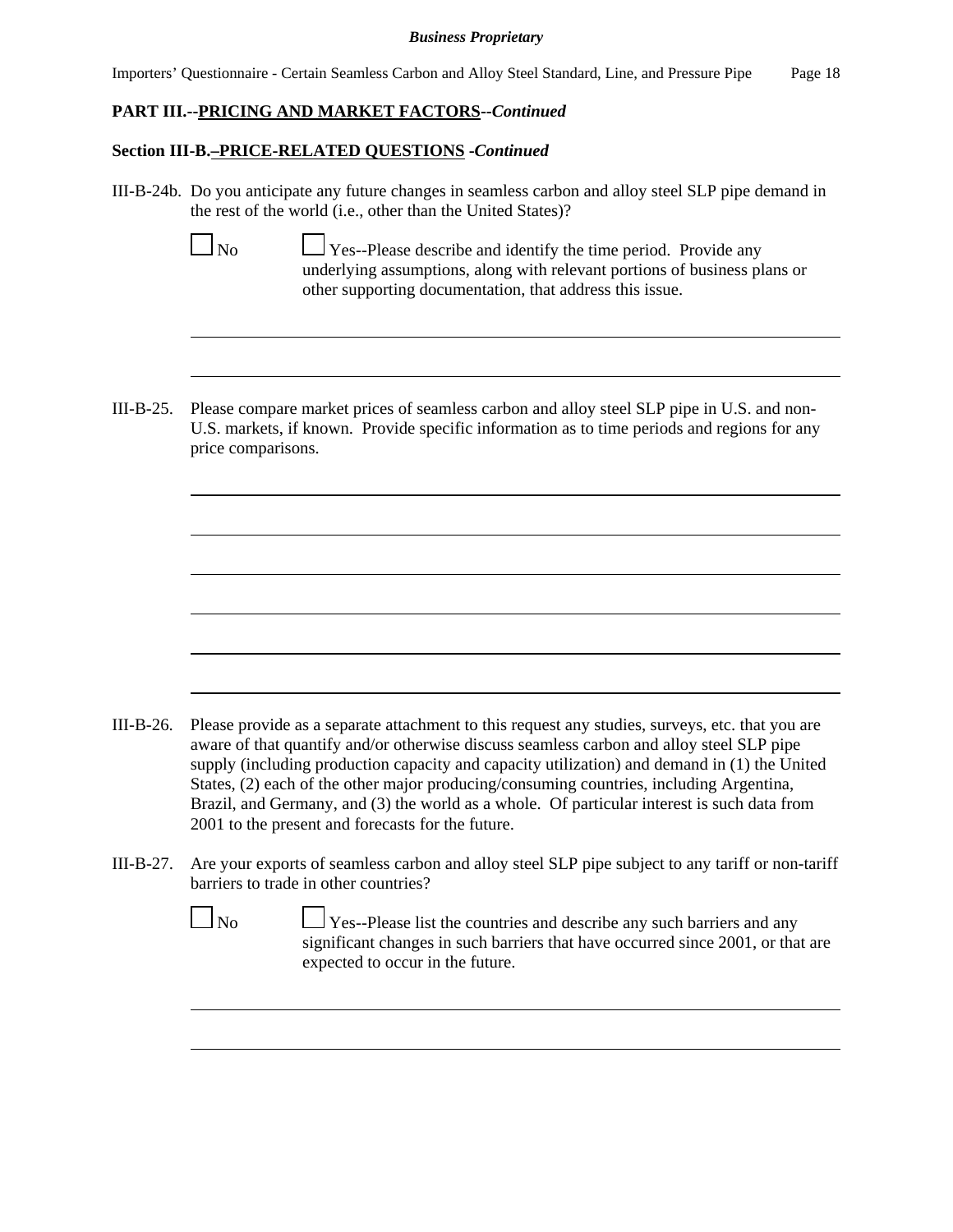# **PART III.--PRICING AND MARKET FACTORS--***Continued*

## **Section III-B.–PRICE-RELATED QUESTIONS -***Continued*

III-B-28. Is seamless carbon and alloy steel SLP pipe produced in the United States and in other countries interchangeable (i.e., can they physically be used in the same applications)? Please indicate below, using "A" to indicate that the products from a specified country-pair are *always* interchangeable, "F" to indicate that the products are *frequently* interchangeable,"S" to indicate that the products are *sometimes* interchangeable,"N" to indicate that the products are *never* interchangeable, and "0" to indicate *no familiarity* with products from a specified country-pair.<sup>1</sup>

| Country-pair         | <b>United States</b> | Argentina | <b>Brazil</b> | Germany | Other countries |
|----------------------|----------------------|-----------|---------------|---------|-----------------|
| <b>United States</b> |                      |           |               |         |                 |
| Argentina            |                      |           |               |         |                 |
| <b>Brazil</b>        |                      |           |               |         |                 |
| Germany              |                      |           |               |         |                 |

<sup>1</sup> For any country-pair producing seamless carbon and alloy steel SLP pipe which is *sometimes or never* interchangeable, please explain the factors that limit or preclude interchangeable use: